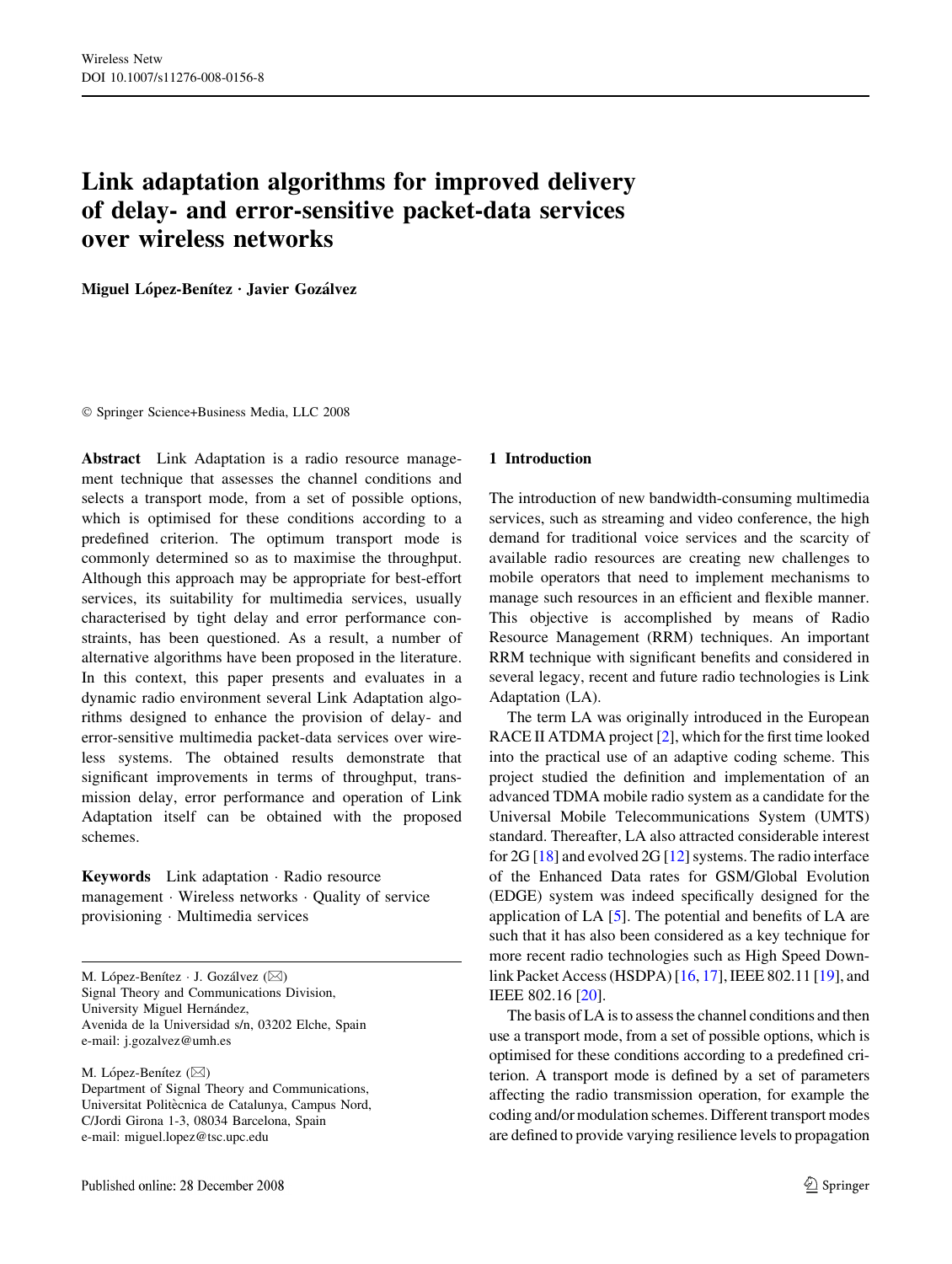<span id="page-1-0"></span>errors under different radio conditions and consequently adapt the transmission data rate. If the experienced radio link quality is favourable then a transport mode with little or no error protection is used. On the other hand, transport modes with extra error protection are selected under poor channel quality conditions. Based on these operating principles, LA periodically adapts the employed transport mode to the experienced varying radio channel conditions. The actual criterion employed to decide the optimum transport mode is a key aspect in the design and performance of LA.

Several criterions to select the optimum transport mode have been proposed in the literature. One of the most accepted and widely used criterions is to select the transport mode that maximises the system throughput based on an off-line process [\[3](#page-12-0)]. Although this approach may be appropriate for best-effort services, its suitability for multimedia services, usually characterised by tight delay and error performance constraints, has been questioned. As a result, a number of alternative algorithms have been proposed. As the long-term throughput does not quantify the Quality of Service (QoS) experienced by users of delaysensitive services, the work reported in [[15\]](#page-12-0) proposed a LA algorithm designed to reduce transmission delays. To achieve this objective, the proposal in [[15\]](#page-12-0) defines a LA algorithm based on the size of the packet to be transmitted. Since certain multimedia services need low packet error rates for not degrading the user perceived QoS, a different approach designed to achieve a given target error rate is proposed in [\[14](#page-12-0)]. The work reported in [[4\]](#page-12-0) presents an algorithm specifically devised for the provision of video services, aimed at maximising the video quality measured in terms of the Peak Signal-to-Noise Ratio (PSNR). In this context, this paper introduces and evaluates in a dynamic radio environment several LA algorithms designed to enhance the provision of delay- and error-sensitive multimedia packet-data services over wireless systems.

The rest of this paper is organised as follows. First, Sect. 2 describes the LA algorithms presented in [[3,](#page-12-0) [14\]](#page-12-0), and that will be considered as a reference to which compare the performance of the algorithms presented in this paper; such algorithms are described in Sect. [3.](#page-2-0) Section [4](#page-5-0) describes the simulation tool employed to evaluate the performance of the different LA schemes. The obtained results are presented and analysed in Sect. [5.](#page-7-0) Finally, Sect. [6](#page-12-0) summarises the proposals and findings of this research.

#### 2 Reference link adaptation algorithms

# 2.1 Throughput-based algorithm

The algorithm described in [\[3](#page-12-0)], commonly used in studies involving the use of LA, is aimed at maximising system

throughput. The algorithm will hence be referred to as Throughput-based Algorithm (TA). The TA scheme selects the transport mode  $TM_i$  that maximises the throughput  $\Gamma_{TM}(\gamma)$  under the experienced channel quality  $\gamma$ . The throughput  $\Gamma_{TMi}(\gamma)$  is defined as

$$
\Gamma_{TMi}(\gamma) = R_{TMi} \cdot [1 - BLER_{TMi}(\gamma)] \tag{1}
$$

where  $R_{TMi}$  and  $BLER_{TMi}(\gamma)$  represent, respectively, the data-rate and BLock Error Rate (BLER) measured for the experienced channel quality  $\gamma$  of the *i*th transport mode,  $TM_i$ . Therefore, TA decides the optimum transport mode  $TM_{\text{out}}$  for a given channel quality  $\gamma$  based on the following procedure

$$
TM_{opt}(\gamma) = TM_x : \Gamma_{TMx}(\gamma) = \max\{\Gamma_{TMi}(\gamma)\} \quad \forall TM_i \qquad (2)
$$

To illustrate the operation of the TA scheme, let's consider a specific technology such as the General Packet Radio Service (GPRS) system. GPRS offers four different transport modes, each one of them characterised by the use of a different channel-coding scheme as shown in Table 1. The GPRS transport modes are therefore referred to as Coding Schemes (CSs). These CSs offer a trade-off between throughput and coding protection, paving the way for the application of dynamic LA to GPRS. Since GPRS uses a single modulation scheme, the LA algorithms considered in this paper would only adapt the CS employed. As an example, Fig. [1](#page-2-0) shows the throughput performance  $\Gamma_{TM}(\gamma)$  of the GPRS transport modes as a function of the channel quality  $\gamma$  expressed in terms of the average Carrierto-Interference Ratio (CIR). As it can be appreciated, the GPRS transport mode offering the maximum throughput depends on the experienced channel quality conditions. In this particular case, CS-1 is considered to be the optimum transport mode by the TA algorithm when the experienced CIR is below 5 dB; CS-2 and CS-3 are the optimum transport modes when the CIR is in the range 5-9.5 and 9.5– 16.5 dB, respectively, while CS-4 is the optimum transport mode for CIR values higher than 16.5 dB. Theses values determine the LA switching thresholds, which are defined as the boundaries between the regions where each transport mode is regarded as optimum. In more realistic scenarios the performance of transport modes not only depends on the mean channel quality but also on the channel quality distribution among the data block being transmitted.

Table 1 GPRS transport modes

| Scheme | Code-rate     | Payload (bits) | Data rate (kbit/s) |
|--------|---------------|----------------|--------------------|
| $CS-1$ | 1/2           | 181            | 9.05               |
| $CS-2$ | $\approx$ 2/3 | 268            | 13.4               |
| $CS-3$ | $\approx 3/4$ | 312            | 15.6               |
| $CS-4$ |               | 428            | 21.4               |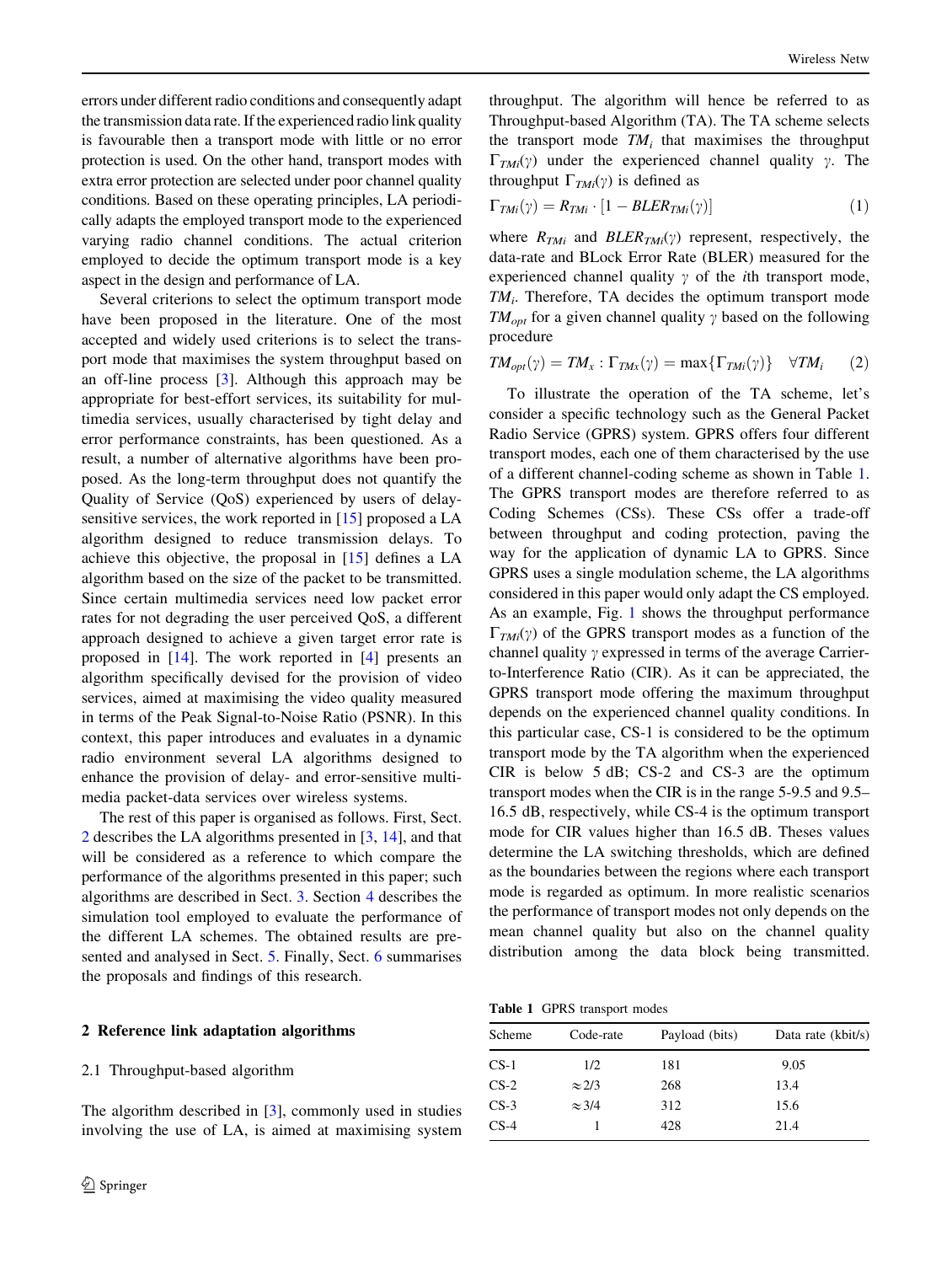<span id="page-2-0"></span>Fig. 1 GPRS transport modes throughput performance versus mean CIR



Figure [2](#page-3-0) is the analogue to Fig. 1 but considering the throughput performance of the GPRS transport modes as a function of both the mean channel quality, expressed in terms of the experienced mean Bit Error Rate (BER), and the channel quality distribution, represented by the standard deviation of the BER. It is interesting to note from Fig. [2](#page-3-0) that the least robust GPRS transport mode (CS-4) is only used when no radio errors occur.

## 2.2 Error-based algorithm

Certain multimedia services are characterised by stringent error rate requirements. The work reported in [\[14](#page-12-0)] proposed then a LA scheme aimed at achieving a particular target error rate. The algorithm is therefore referred to as Error-based Algorithm (EA). The switching thresholds for this algorithm are determined using a set of curves relating the error rate to the channel quality. As an example, Fig. [3](#page-3-0) illustrates the BLER performance of the GPRS transport modes as a function of the CIR. The LA switching thresholds for the EA algorithm correspond to the channel quality conditions below which a transport mode is not able to further guarantee the target error rate. For instance, assuming a BLER target ( $BLER_{target}$ ) equal to 5%, Fig. [3](#page-3-0) shows that the switching thresholds for the EA algorithm correspond to CIR values equal to 13, 15 and 24 dB. Note that for CIR values lower than 10 dB the selected transport mode (CS-1) is not able to provide a BLER lower than the desired  $BLER_{target}$ . However, CS-1 remains the best possible transport mode since it is the most robust alternative. The EA transport mode selection methodology can be expressed as<sup>1</sup>

$$
TM_{opt}(\gamma)
$$
\n
$$
= \begin{cases} TM_1, & BLER_{TMi}(\gamma) > BLER_{target} \quad \forall TM_i \\ TM_x, & x = \max(i) : BLER_{TMi}(\gamma) \leq BLER_{target} \quad \forall TM_i \end{cases} \tag{3}
$$

As it can be inferred from Fig. [3](#page-3-0), when establishing more stringent target error rates (i.e. when reducing  $BLER_{target}$ ), the EA switching thresholds increase, which promotes a more frequent use of more protected transport modes.

## 3 Proposed link adaptation algorithms

## 3.1 Delay-sensitive algorithm

The first LA algorithm proposed in this work is designed to enhance the provision of delay-sensitive packet-data

<sup>&</sup>lt;sup>1</sup> Expression (3) assumes that transport modes with lower index  $i$ values (the minimum value is equal to 1) correspond to more robust transport modes.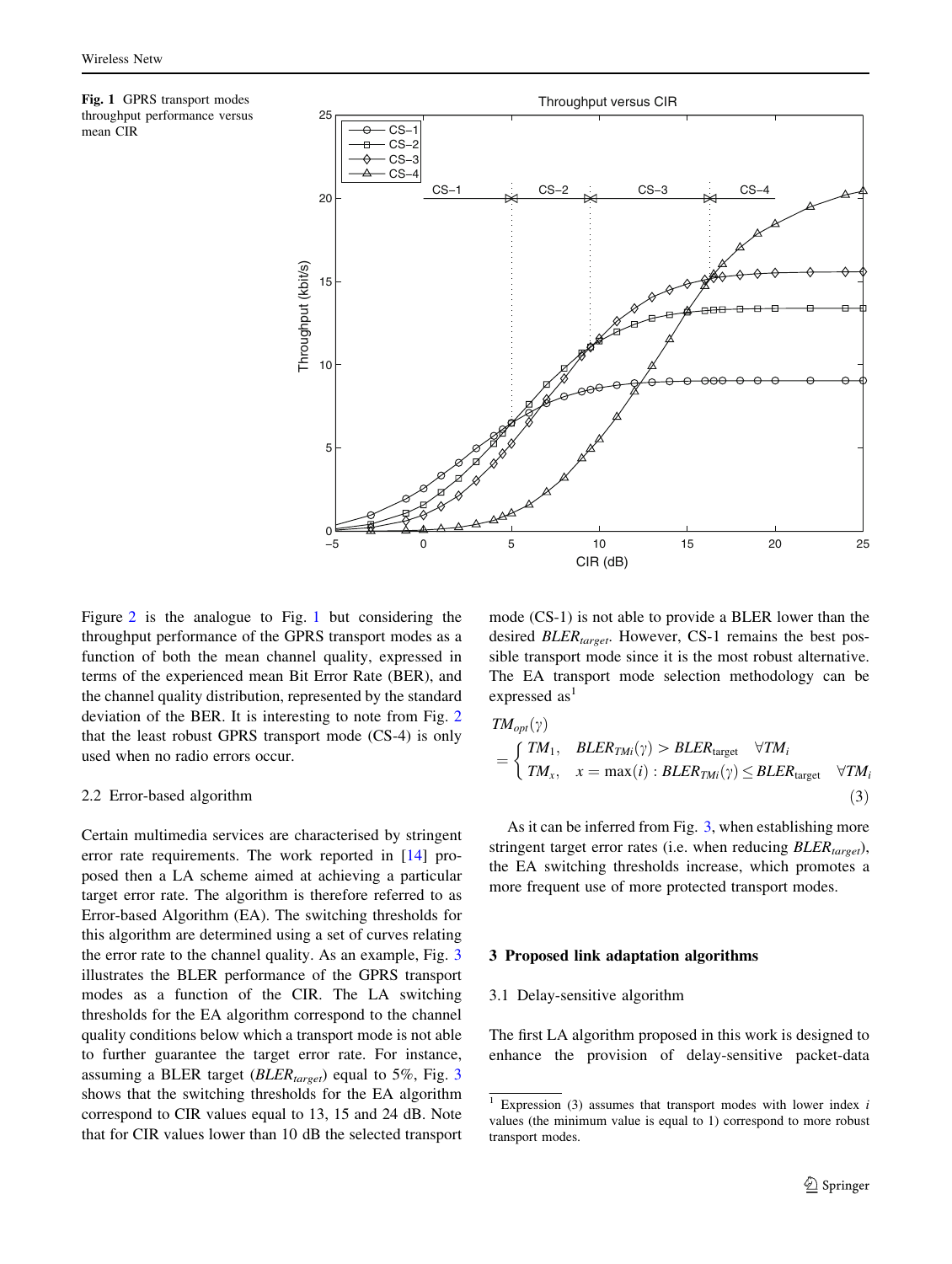<span id="page-3-0"></span>

CIR (dB)

services. The algorithm will hence be referred to as Delay-Sensitive Algorithm (DSA). Based on the tight delay performance constraints of delay-sensitive traffic, the DSA proposal not only considers the throughput performance as a selection criterion but also the experienced delay, defined as follows.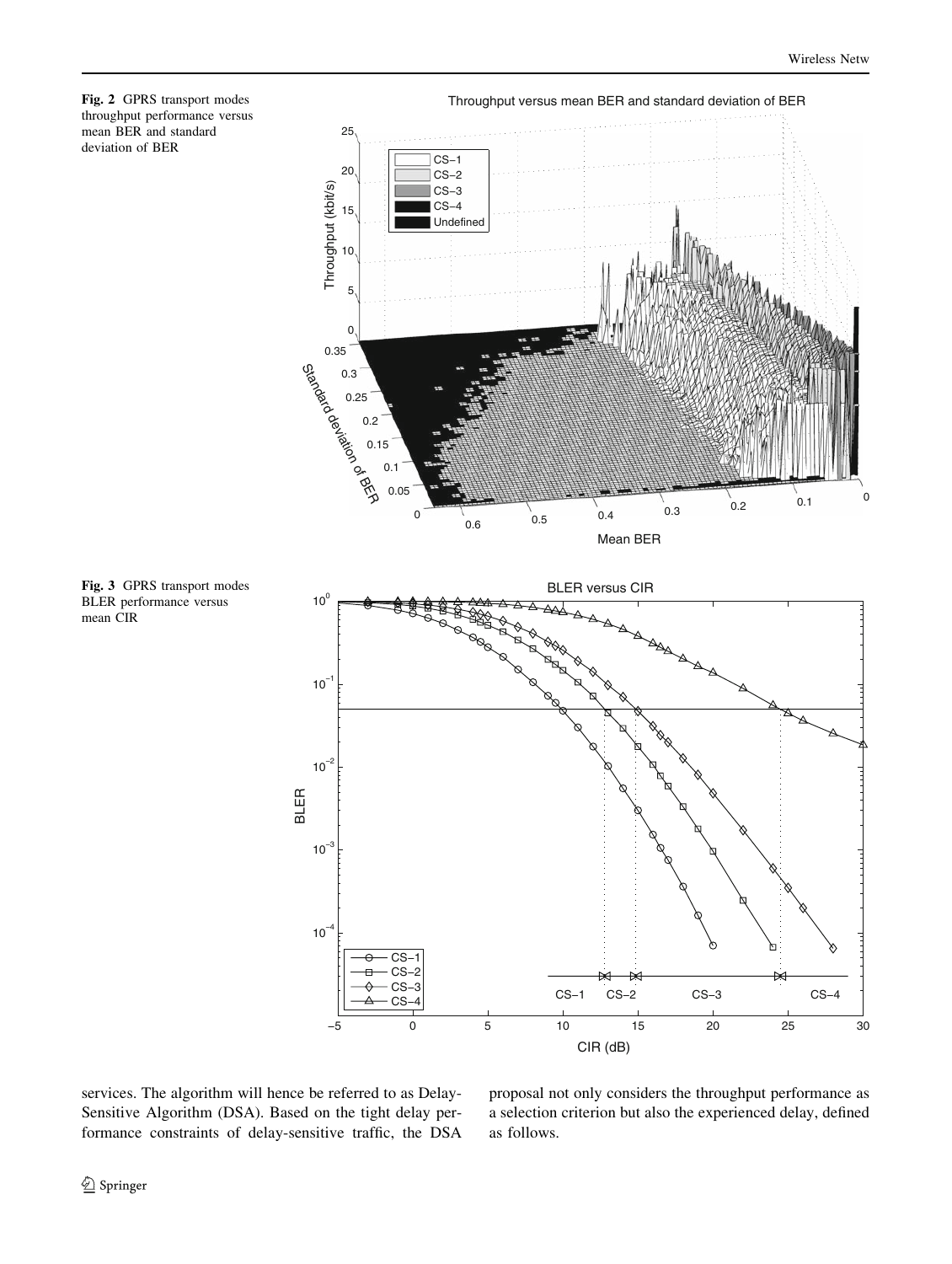

Fig. 4 Packet delay definition

Let's assume that a data-packet m with size  $S_m$  is generated at time  $t_m$  and that the next packet is generated at time  $t_{m+1}$ . We use the term *packet* to refer to a data block generated at the application layer. For real-time services, the transmission of packet  $m$  must be completed in a time interval  $D_m$  equal to  $t_{m+1} - t_m$ , which will be referred to as packet duration. The time  $t_{mf}$  at which the transmission of packet m is actually finished can be expressed as

$$
t_{mf} = t_m + D_m + \delta_m = t_{m+1} + \delta_m \tag{4}
$$

with  $\delta_m$  considered as the packet delay. If  $\delta_m = 0$  then  $t_{mf} = t_{m+1}$ , which implies that the transmission of packet m ends at the same time that packet  $m + 1$  is generated (see Fig. 4a). When  $\delta_m < 0$  (represented in Fig. 4b), the transmission of packet m finishes before the next packet  $m + 1$ is generated and the channel can be released to increase the trunking efficiency. On the other hand, if  $\delta_m > 0$  the transmission of packet  $m$  has not finished by the time the next packet  $m + 1$  is generated (see Fig. 4c).

To analytically express the packet delay parameter  $\delta_m$ , we consider that the total time required by a packet to be transmitted over the radio interface depends on the packet size  $S_m$  and the transmission rate  $R_{TMi}$  of the used transport mode. This assumption is reasonable since retransmission protocols, intended to guarantee the integrity of the transmitted data, are frequently deactivated for real-time services in order to not incur in excessive transmission delays (see e.g. [\[4](#page-12-0), [14\]](#page-12-0)). Assuming a fixed transport mode  $TM_i$  during the packet transmission, the time required to transmit such packet is  $t_{mf} - t_m = S_m/R_{TMi}$ . Combining this expression with expression (4) yields

$$
\delta_{mi} = \frac{S_m}{R_{TMi}} - D_m \tag{5}
$$

We can gain some insight into expression (5) by defining  $R_m = S_m/D_m$  as the bit-rate required by packet m to be transmitted in a time period equal to  $D_m$ , i.e. with  $\delta_m = 0$ . The parameter  $R_m$  therefore represents the minimum bit-rate required by packet  $m$  to be transmitted before packet  $m + 1$  is generated. Note that if  $R_{TM}<sub>m</sub>$ , then  $\delta_{mi} > 0$  and the transmission of packet m has not finished by the time packet  $m + 1$  is generated; this case implies a degradation of the user perceived QoS since the transmission of packet  $m$  will have to be aborted for realtime services. On the other hand, if  $R_{TMi} > R_m$ , then  $\delta_{mi}<0$  and the transmission of packet m finishes before packet  $m + 1$  is generated, allowing other users to use the channel.

In contrast with the TA scheme, whose criterion is to maximise the throughput performance, the DSA algorithm not only considers the throughput as the selection criteria but also the delay, which represents and important parameter for many delay-sensitive multimedia services. In this sense, the DSA algorithm is intended to maximise the throughput performance while minimising the experienced delay. This design objective implies maximising  $1/\delta_m$  when  $\delta_m > 0$  and maximising  $|\delta_m|$  when  $\delta_m < 0$ . As a result, DSA regards a transport mode  $TM_i$  as optimum if it maximises  $\Delta_{TMi}(\gamma)$ , defined as

$$
\Delta_{TMi}(\gamma) = \begin{cases}\n\frac{\Gamma_{TMi}(\gamma)}{\delta_{mi}} = \frac{\Gamma_{TMi}(\gamma) \cdot R_{TMi}}{S_m - D_m \cdot R_{TMi}}, & \delta_{mi} > 0 \\
\Gamma_{TMi}(\gamma) \cdot |\delta_{mi}| = \Gamma_{TMi}(\gamma) \left(D_m - \frac{S_m}{R_{TMi}}\right), & \delta_{mi} < 0\n\end{cases}
$$
\n(6)

or simply

$$
\Delta_{TMi}(\gamma) = \frac{\Gamma_{TMi}(\gamma)}{|\delta_{mi}|^{\operatorname{sgn}(\delta_{mi})}}
$$
(7)

with  $\Gamma_{TMi}(\gamma)$  defined in expression (1) and sgn( $\cdot$ ) being the sign function, defined as  $sgn(x) = x/|x|$ . Notice that maximising  $\Delta_{TM}(\gamma)$  implies maximising the throughput  $\Gamma_{TMi}(\gamma)$  while minimising the delay  $\delta_{mi}$ . Consequently, according to the DSA criterion the optimum transport mode  $TM_{opt}$  for a given channel quality  $\gamma$  is selected as follows

$$
TM_{opt}(\gamma) = TM_x : \Delta_{TMx}(\gamma) = \max\{\Delta_{TMi}(\gamma)\} \quad \forall TM_i \qquad (8)
$$

The operation of the proposed DSA algorithm can be summarised as follows. Every time a new packet has to be transmitted, the algorithm computes for each transport mode the value of  $\delta_{mi}$  as defined in (5) and then evaluates expression (6) taking into account the sign of  $\delta_{mi}$ . Similar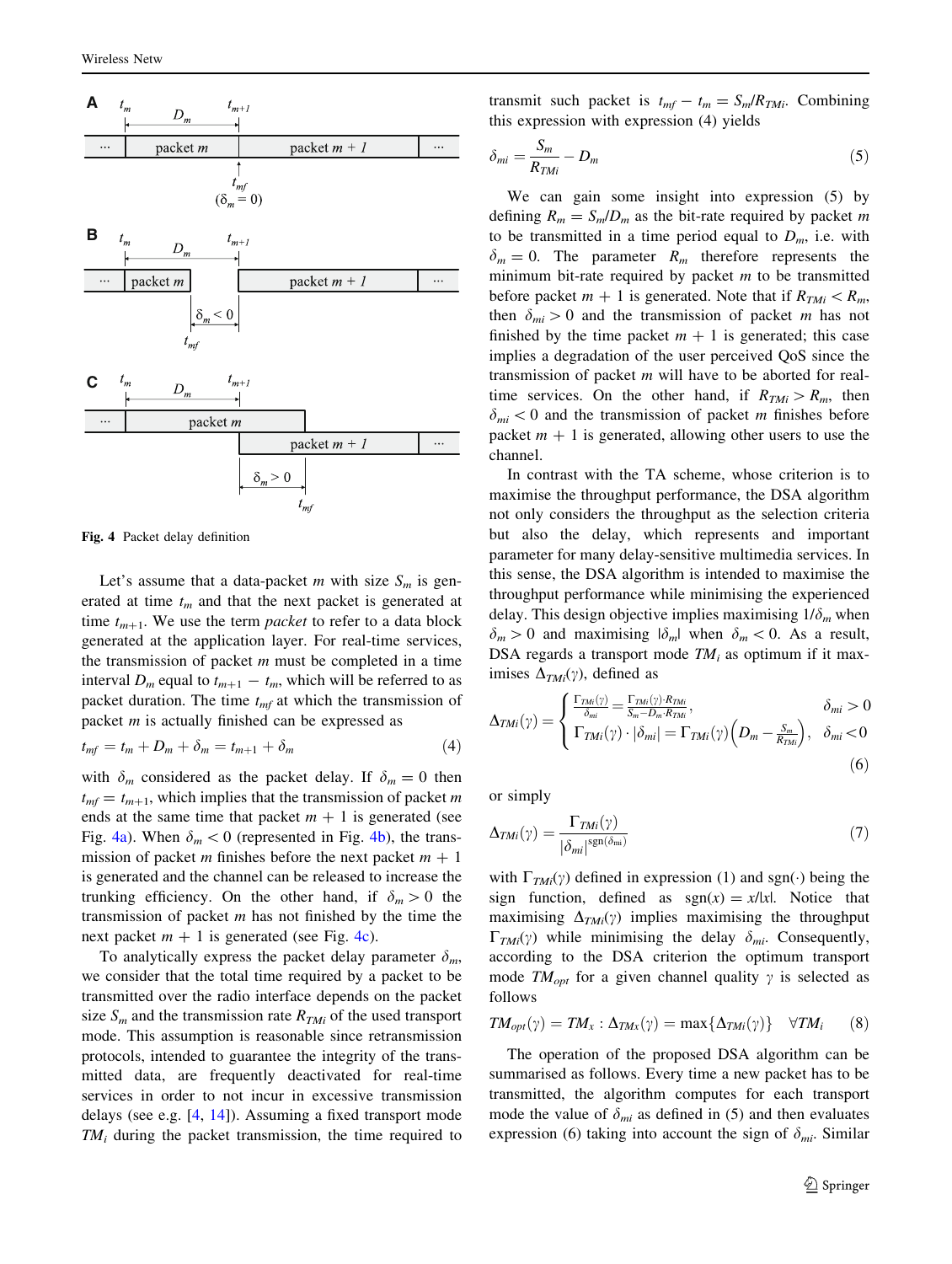Wireless Netw

<span id="page-5-0"></span>to the operation of the TA scheme, the result of each one of the previous evaluations for each transport mode is compared in order to decide the LA switching thresholds as indicated in expression (8).

The direct comparison of the TA algorithm operation with the proposed DSA algorithm reveals the necessary calculation of the LA switching thresholds for each packet to be transmitted as a possible computational drawback. However, this drawback is greatly minimised for downlink transmissions since all the calculations and decisions would be made at the base station. Moreover, as it will be shown in Sect. [5](#page-7-0), this potential drawback is overcome by the performance improvements that can be obtained with the proposed DSA algorithm.

# 3.2 Variants of the delay-sensitive algorithm

This section proposes two variants of the DSA algorithm. The first variant, referred to as DSA-DV (Delay Variant), is intended to improve delay statistics by increasing the number of packets with  $\delta_m \leq 0$ . To this end, only transport modes that are able to guarantee that  $\delta_{mi} \leq 0$  are allowed during the transmission of packet  $m$ , which implies that transport modes not satisfying the condition  $R_{TM} > R_m$  are removed from the set of eligible transport modes. The operation of this variant is as follows. First, the original DSA algorithm is executed. If the transport mode  $TM_{opt}(\gamma)$ selected by the DSA algorithm meets the condition  $R_{T M opt(\gamma)} \ge R_m$ , then this transport mode is utilised. However, if  $R_{TMopt(\gamma)} < R_m$ , the next transport mode with the lowest  $R_{TMi}$  satisfying the condition  $R_{TMi} \ge R_m$  is used instead. In the particular case where  $R_m > R_{TMi}$  for all available transport modes, the transport mode with the highest  $R_{TMi}$  would be employed.

The second variant of the DSA algorithm, referred to as DSA-EV (Error Variant), aims at improving the quality, in terms of the error rate, for the packets transmitted with  $\delta_m \leq 0$ . To reduce such error rate, it is necessary to transmit the data with a higher error protection, which in turn implies a more frequent use of transport modes with lower  $R_{TMi}$ . However, expression (5) indicates that if  $R_{TMi}$ is decreased,  $\delta_{mi}$  increases and so does the risk of not being able to transmit the packet within the available time period  $(\delta_m > 0)$ . Therefore,  $R_{TMi}$  must be reduced in a controlled manner. The operation of this variant is as follow. First, the original DSA algorithm is executed. If the selected transport mode  $TM_{opt}(\gamma)$  verifies  $R_{TMopt(\gamma)} \leq R_m$ , it is employed for the following transmissions. However, if  $R_{T M opt(\gamma)}$  >  $R_m$ , the transport mode with the lowest  $R_{TMi}$  among all the bit-rates greater than  $R_m$  is used instead; in this latter case, the transport mode finally selected may agree with the transport mode selected by the DSA algorithm. It is worth noting that for a given packet, the highest bit-rate allowed during the transmission is just the minimum bit-rate that enables the packet to be transmitted with  $\delta_m \leq 0$ .

#### 3.3 Modified error-based algorithm

Although the EA algorithm proposed in [[14\]](#page-12-0) was designed to achieve a given target error rate, the results shown in  $[14]$  $[14]$  demonstrated that the EA performance may significantly differ from the set rate target in adaptively varying radio environments. In this context, this section proposes a modified version of the EA algorithm, which will be referred to as Modified Error-based Algorithm (MEA), to further reduce the transmission errors and effectively guarantee that the established error rate target is reached.

The proposed MEA algorithm regularly evaluates the experienced average error rate (for instance, the BLER) during previous transmissions. If the estimated average BLER is above the specific target error rate  $BLER_{target}$ , the MEA algorithm will forbid, for the next transmission period, the use of the least robust transport mode out of all transport modes that could be used during the previous transmission period. On the other hand, if the estimated average BLER is below  $BLER_{target}$ , the MEA algorithm will allow the use of the most robust transport mode out of all transport modes that were not permitted during the previous transmission period. If the average BLER is below  $BLER_{target}$  and all transport modes are permitted, the MEA algorithm will take no action and its operation will follow the EA principle. Also, if the average BLER is above  $BLER_{target}$  and only the use of the most robust transport mode was allowed during the previous transmission period, the MEA algorithm will maintain this situation during the next transmission period. An important design parameter for the MEA algorithm is the period over which the average BLER is estimated; this parameter is referred in the rest of this paper as averaging period.

#### 4 Simulation environment

#### 4.1 General packet radio service

The proposed LA algorithms have been evaluated by means of extensive system-level simulations carried out with a highly sophisticated system-level simulator based on the General Packet Radio Service (GPRS) radio interface [\[9](#page-12-0)]. Although a 2.5G system, GPRS has been used as a test scenario not only because of the availability of an adequate and powerful system-level evaluation platform but also because it defines various transport modes with different error correction capabilities as explained in Sect. [2.1](#page-1-0). As a result, GPRS represents a suitable evaluation scenario for analysing the proposed LA techniques.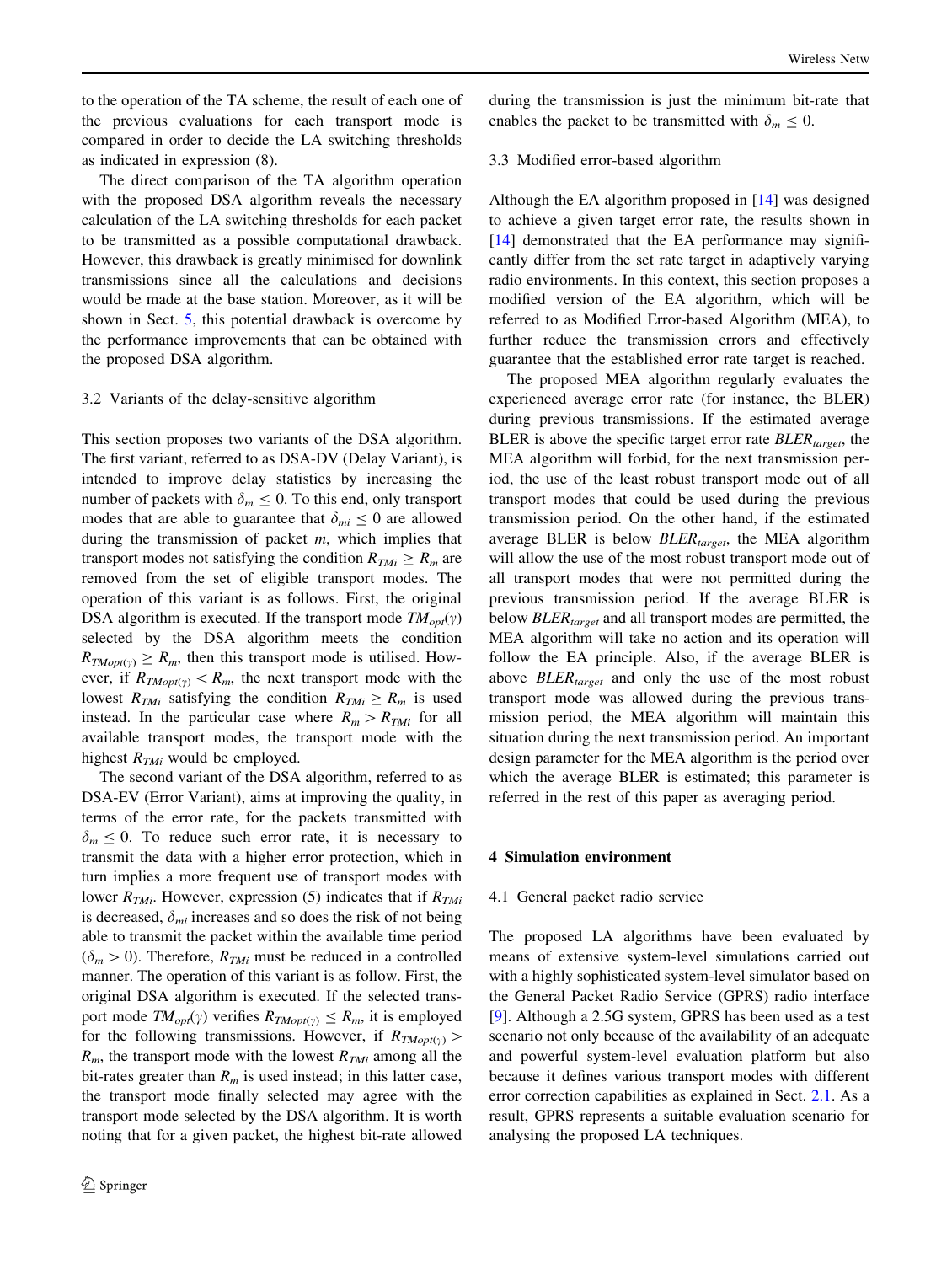To evaluate the performance of the proposed LA algorithms for delay- and error-sensitive data traffic, a real-time H.263 video traffic source has been considered in this study. The low transmission rates achieved by the GPRS radio interface may raise some questions about the feasibility of transmitting video traffic in this system. However, it is worth mentioning that the aim of this work is not to prove the feasibility of video transmissions over the GPRS technology but to analyse the performance of the proposed LA algorithms under a realistic emulation platform and compare it to that achieved with other solutions reported in the literature. To this end, the availability of a common appropriate evaluation scenario where LA can be applied suffices. Furthermore, this paper is confined to a single-slot transmission scenario. As reported in [\[6](#page-12-0)], link level models for multi-slot transmissions would be desirable, especially if the study of adaptive radio link techniques is considered. However, since link level models available in the literature do not contemplate a multi-slot scenario, the simulation scenario considered in this work has concentrated on single-slots transmissions. Once more, this scenario suffices to evaluate the performance improvements of the proposed LA algorithms with respect to the traditional ones.

Although the proposed LA algorithms are analysed under a GPRS-system scenario, their concept and operation are not technology-dependant and can therefore be applied to other radio interfaces.

#### 4.2 Simulation tool and system modelling

The performance evaluation of a cellular system is usually conducted at two different levels: system level and link level. While the former models a mobile radio network, the later models the radio link at the bit level. Since this study is aimed at proving the benefits of new LA schemes, it concentrates on system level aspects of the operation and performance of LA algorithms. As a result, this section briefly presents the system level simulation tool that has been employed. The necessary interfaces between the link and system level studies are presented in the next section.

In order to ensure high accuracy and to account for sudden channel quality variations, this work has been conducted using an event-driven simulator working at the burst level. The simulator models a sectorised macrocellular network and concentrates on downlink transmissions. Users are assigned channels in a first-come-first-served basis and the channel is kept until all the data have been correctly transmitted. A single slot allocation strategy has been implemented by means of a random allocation scheme. Although mobility has been implemented, handover between sectors has not been considered. The main simulation parameters are summarised in Table 2. A full description of the simulation tool can be found in [[9\]](#page-12-0).

Table 2 Simulation parameters

| Parameter                                 | Value                                                                                                         |
|-------------------------------------------|---------------------------------------------------------------------------------------------------------------|
| Cluster size                              | 4                                                                                                             |
| Cell radius                               | $1 \text{ km}$                                                                                                |
| Sectorisation                             | $120^\circ$                                                                                                   |
| Modelled interference                     | First and second co-channel tiers                                                                             |
| Number of modelled<br>cells (wrap-around) | 25                                                                                                            |
| Slots per sector                          | 16                                                                                                            |
| Users per sector                          | 12                                                                                                            |
| Traffic type                              | H.263 video: 6 users/sector                                                                                   |
|                                           | Web browsing: 3 users/sector                                                                                  |
|                                           | E-mail: 3 users/sector                                                                                        |
| Pathloss model                            | Okumura-Hata                                                                                                  |
| Shadowing                                 | Log-normal distribution (6 dB standard<br>deviation and 20 m decorrelation<br>distance)                       |
| Vehicular speed                           | $50 \text{ km/h}$                                                                                             |
| ARQ protocol                              | Only for web browsing and e-mail users.<br>Assumed: perfect feedback of ARQ<br>report and no RLC block losses |
| ARQ window size                           | 64 RLC blocks                                                                                                 |
| ARQ report polling<br>period              | 16 RLC blocks                                                                                                 |
| LA updating period                        | $60$ ms                                                                                                       |

#### 4.3 Link-to-system level interfaces

LA algorithms select the optimum transport mode based on the experienced channel quality conditions. As a result, the representation of such conditions is a key aspect to be considered whenever analysing the performance and operation of LA. In order to reduce the complexity and computational cost of system level simulations, the effects at the physical layer are generally included by means of Look-Up Tables (LUTs). Since the work reported in [[7\]](#page-12-0) demonstrated the importance of using accurate LUTs for the study of adaptive radio link techniques, a set of advanced link-to-system level interfaces working at the burst level have been considered in this study. Such interfaces were readily available for the GPRS system, which support our choice to select this system to carry out our study. These interfaces are composed of two LUTs. The interface requires as input from the system level the mean CIR experienced in a given burst. LUT-1 extracts the burst link quality for the measured burst CIR, represented by means of the BER. LUT-1 represents a Cumulative Distribution Function (CDF) of the BER for a given CIR. A random process is then used to generate the actual BER from the corresponding CDF (there is a BER CDF for each local mean CIR). The interest of this procedure is to model the effect of fast fading on the BER through a random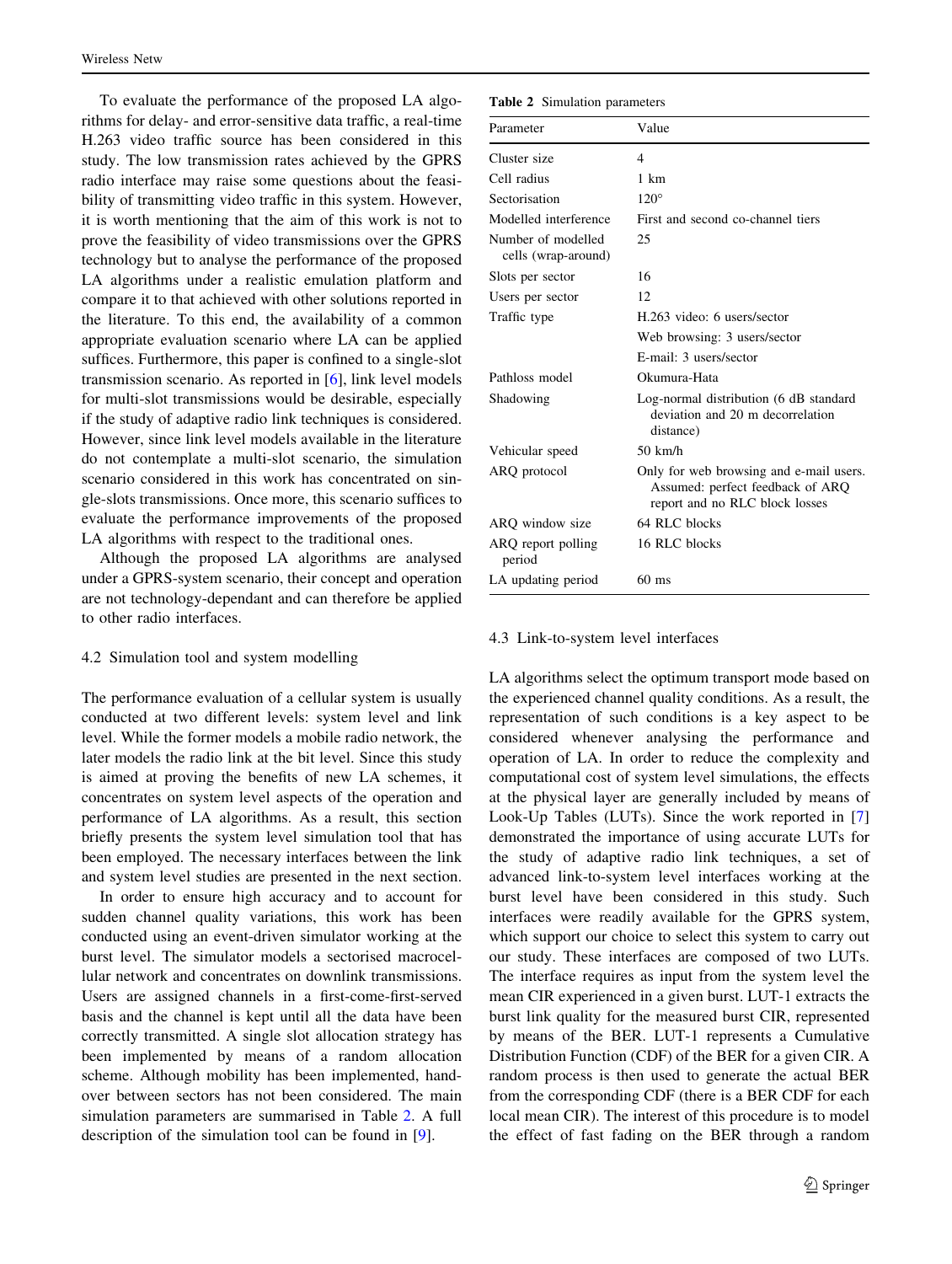<span id="page-7-0"></span>process, thereby including the fast fading at the system level. The BER is then estimated for the four bursts used to transmit a GPRS Radio Link Control (RLC) block and LUT-2 maps the mean BER and the standard deviation of the BER over the four bursts to a corresponding BLER value. Examples of both types of interfaces can be found in [\[8](#page-12-0)].

# 4.4 Traffic modelling

To create a heterogeneous traffic environment two more traffic services, web browsing and email, have also been implemented. However, no channel partition has been applied between the different services.

The web browsing  $[1]$  $[1]$  and email traffic  $[11]$  $[11]$  sources have been implemented as an ON/OFF model. For both traffic models, the transmission of a new packet cannot start until the previous transmission has finished, i.e. all the data have been correctly received. The active transmission time will hence depend on the link quality conditions. Since the GPRS radio transmission rates are quite low, the implemented real-time H.263 video traffic source has a 16 kbit/s mean bit rate. The H.263 video traffic model considered [[13\]](#page-12-0) employs three different frame types, namely I, P and PB. Each frame type exhibits different statistical properties, which are accurately captured by the model. The video traffic model considers the following variables and properties: frame size, frame duration, correlation between frame size and frame duration, and frame transition rate. The modelling is performed at two levels. The first one determines the type of the frame to be generated. While I frames are generated at regular intervals, the generation of P and PB frames is driven by a Markov chain. Once the frame type has been decided, the second modelling level determines the frame size and duration.

## 5 Performance evaluation

To evaluate the potential benefits of the DSA and MEA LA algorithms proposed in this work, their performance is compared against that achieved with the TA and EA schemes.

## 5.1 Performance measures

The LA performance is primarily assessed in terms of throughput and delay. To this effect, it is necessary to consider not only the mean performance but also other more restrictive performance metrics, such as the minimum throughput or maximum delay experienced by 95% or even 99% of the samples (these metrics provide a better indication of the minimum QoS provided by an algorithm).

The throughput is defined as the total number of bits successfully transmitted over the air interface divided by the radio transmission time. The delay performance is evaluated by means of the normalised delay, which corresponds to the time needed to transmit a block of data divided by the size of such block. Other interesting parameter representative of the delay performance is the number of packets transmitted before the next packet is generated, i.e. with  $\delta_m \leq 0$ . For H.263 video transmissions a packet corresponds to a H.263 video frame. The quality of the received data is evaluated by means of the BLER, which is defined as the proportion of RLC blocks successfully transmitted over the radio interface. Since a BLER below 5% would not produce a noticeable video degradation for H.263 video transmissions [\[10](#page-12-0)], this value is considered as a reference threshold.

Other parameters of interest to understand the operation of the LA algorithms are the usage percentage of each CS, the proportion of RLC blocks received with the optimal  $\text{CS},^2$  and the number of CS changes per second requested by the LA algorithm; this last parameter is representative of the signalling load resulting from the application of LA.

# 5.2 Delay-sensitive algorithm performance

Table [3](#page-8-0) summarises the main DSA performance results. As it can be observed, the DSA algorithm improves the mean throughput performance compared to the TA algorithm. Figure [5](#page-8-0) highlights that the DSA improvements with respect to the traditional TA algorithm are even more important for the most restrictive QoS parameters. In fact, the results depicted in Fig. [5](#page-8-0) show that the minimum throughput obtained for 95 and 99% of the samples is improved by 8.3 and 7.4%, respectively, whereas the mean throughput improvement was equal to 2.3%. As observed in Table [3](#page-8-0) and Fig. [5](#page-8-0), the delay variant scheme further improves the TA performance: 6.4% for the mean value, 25.9 and 54.1%, respectively, for 95 and 99% of the samples. These significant improvements are due to the increase in the use of CS-4, the transport mode with the highest bit-rate, and the increase in the percentage of RLC blocks received with the optimum CS (see Table [4\)](#page-8-0). The DSA and DSA-DV throughput improvements for the most poorly served users and for the average performance are not obtained at the expense of the users experiencing the highest throughput levels. In fact, Fig. [5](#page-8-0) shows that DSA and DSA-DV improve the throughput performance for the whole range of bit-rates. In terms of the delay performance,

 $\sqrt{2 A}$  RLC block is received with the optimal CS if the used CS selected by the LA algorithm in the previous updating period is equal to the optimal one according to the instantaneous channel quality conditions experienced during the RLC block reception.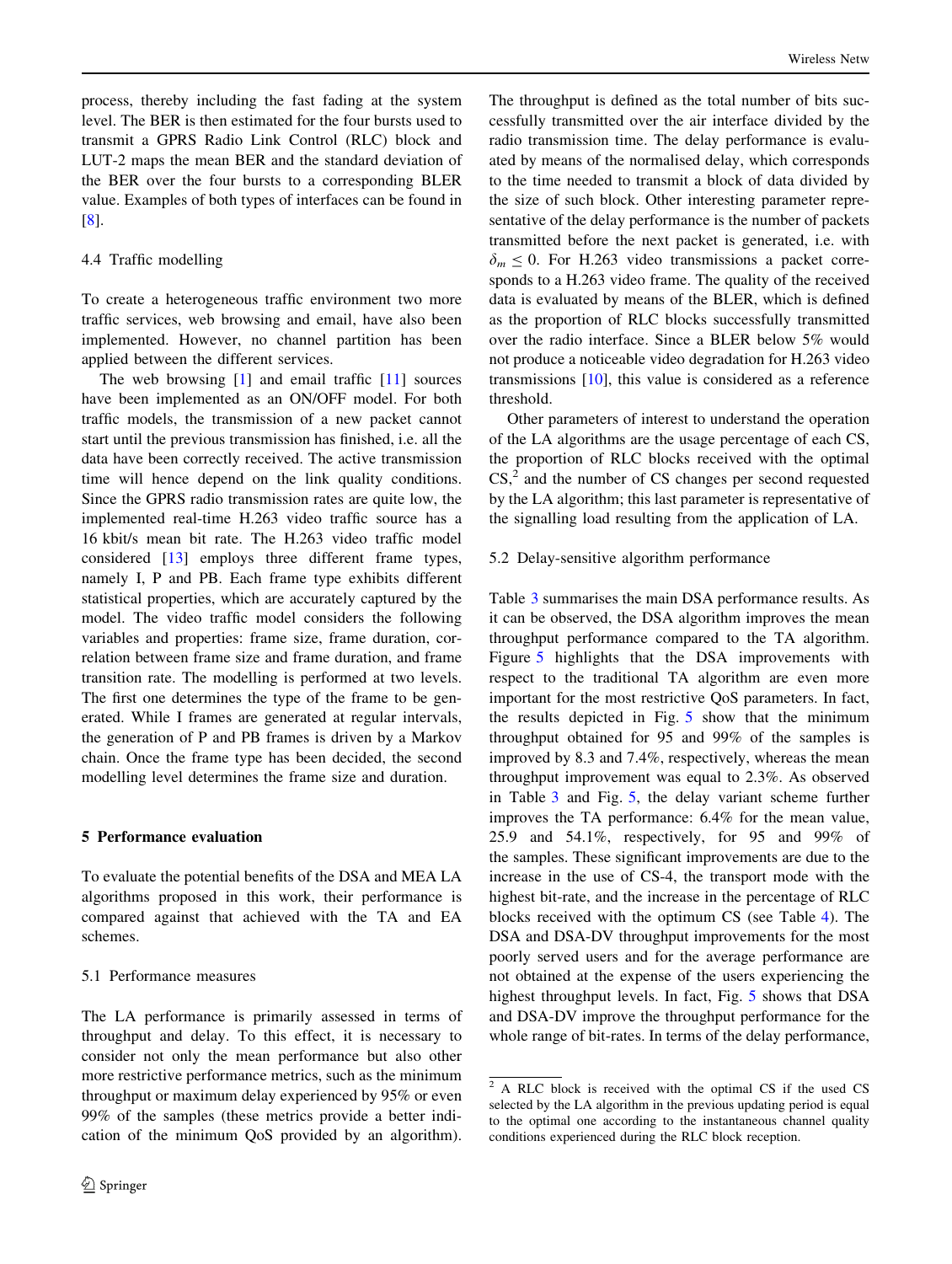<span id="page-8-0"></span>Table 3 Average TA and DSA performance

| Parameter                     | TА   | DS A              | DSA-DV | <b>DSA-EV</b> | <b>DSA-DEV</b> |
|-------------------------------|------|-------------------|--------|---------------|----------------|
| Throughput<br>(kbit/s)        |      | 16.56 16.94 17.62 |        | 14.71         | 14.61          |
| BLER $(\% )$                  |      | 11.18 12.20 14.11 |        | 6.33          | 8.20           |
| Normalised delay<br>(ms/kbit) |      | 55.62 53.21 48.55 |        | 65.26         | 63.26          |
| CS change-rate<br>(changes/s) | 4.69 | 3.94              | 2.24   | 2.74          | 2.98           |

Table 4 TA and DSA CS selection statistics (%)

| Algorithm      | $CS-1$ | $CS-2$ | $CS-3$ | $CS-4$ | Optimum CS |
|----------------|--------|--------|--------|--------|------------|
| TA             | 6.63   | 7.14   | 26.41  | 59.82  | 65.99      |
| DSA            | 3.37   | 2.92   | 27.98  | 65.73  | 71.17      |
| DSA-DV         | 0.00   | 0.65   | 14.00  | 85.34  | 85.77      |
| <b>DSA-EV</b>  | 2.60   | 39.54  | 38.02  | 19.84  | 80.14      |
| <b>DSA-DEV</b> | 1.48   | 39.12  | 34.43  | 24.97  | 80.39      |
|                |        |        |        |        |            |

the results illustrated in Table 3 also demonstrate the improvement obtained by both the DSA and DSA-DV algorithms with respect to the TA algorithm. In particular, the DSA and DSA-DV algorithms reduce the mean normalised delay by 4.3 and 12.7%, and the maximum normalised delay experienced by 95% of the samples by 18.8 and 32.6%, respectively. These improvements are a result of a more aggressive approach in terms of the transport mode selection; as shown in Table 4, the proposed DSA and DSA-DV schemes result in a higher selection of CS-4. Table [5](#page-9-0) indicates that the lower normalised delay obtained with the DSA and DSA-DV algorithms results in an important increase in the number of video frames that are transmitted without delay ( $\delta_m \le 0$ ), i.e. that their transmission is finished before the next video frame is generated. Table 3 shows an increase of the mean

Fig. 5 Cumulative distribution function of H.263 throughput performance

BLER experienced with the DSA and DSA-DV algorithms with respect to that observed for the TA algorithm. Such increase is due to a higher utilisation of the least robust transport mode. Although the throughput and delay performance improvements achieved with the DSA and DSA-DV algorithms are obtained at the expense of a higher mean BLER, the results shown in Table [5](#page-9-0) demonstrate that a higher percentage of video frames transmitted without delay ( $\delta_m \le 0$ ) and with the required 5% BLER target suggested by Hanzo et al. [[10](#page-12-0)] are still attainable with both the DSA and DSA-DV algorithms.

On the other hand, Table 3 shows that the DSA-EV algorithm, which was originally designed to enhance the error performance of the DSA algorithm, is able to reduce the experienced mean BLER. The DSA-EV scheme is able to achieve an average BLER reduction of 4.85 and 5.87%, respectively, with respect to the TA and DSA schemes. Although such BLER improvements are achieved at the

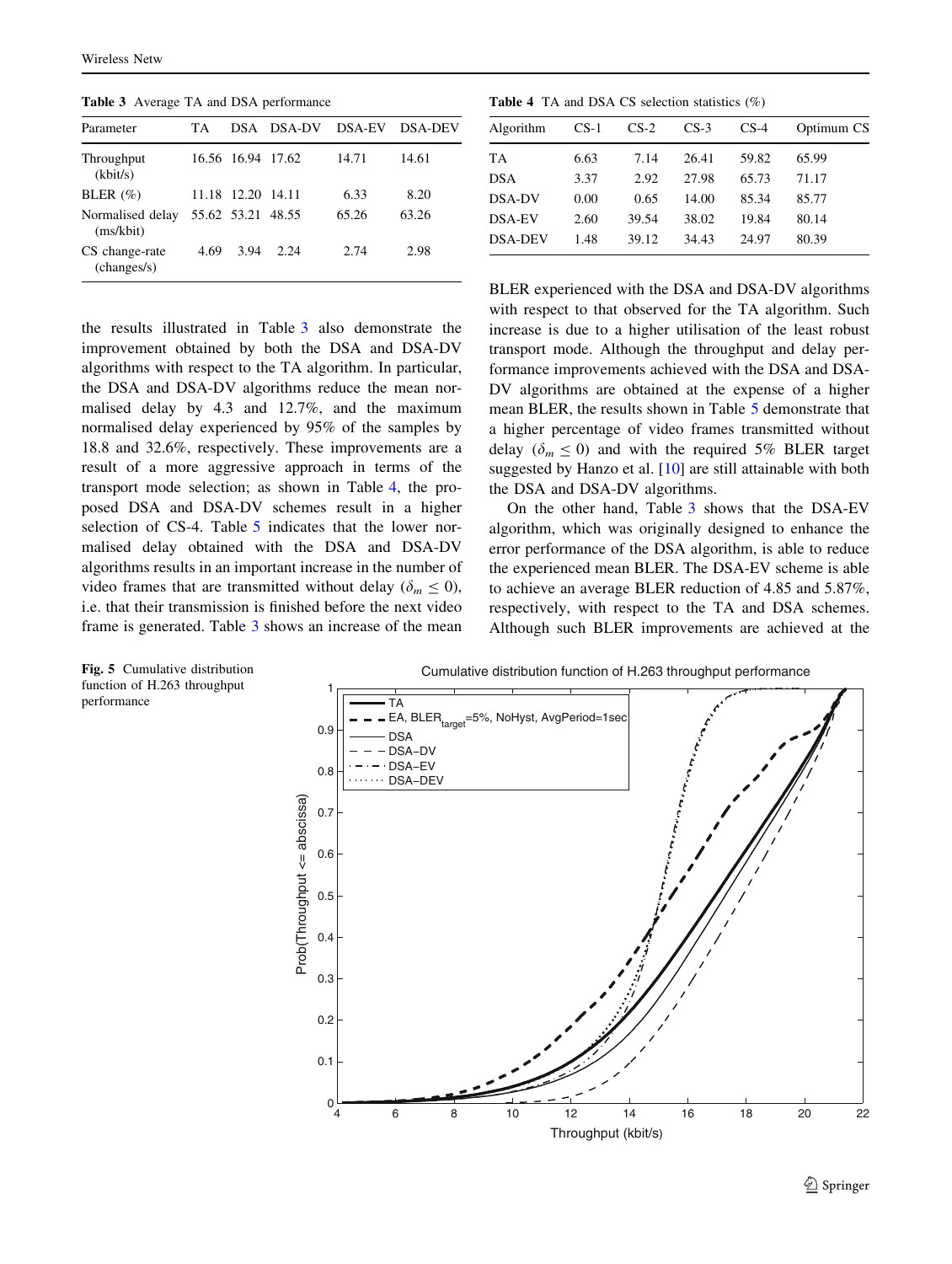<span id="page-9-0"></span>Table 5 TA and DSA video frames transmission statistics

| Parameter                                                          | TА    | DS A  | <b>DSA-DV</b> | DSA-EV | <b>DSA-DEV</b> |
|--------------------------------------------------------------------|-------|-------|---------------|--------|----------------|
| Percentage of frames with $\delta_m < 0$                           | 69.16 | 73.92 | 82.65         | 65.91  | 72.85          |
| Percentage of frames with $\delta_m \leq 0$<br>and BLER $\leq 5\%$ | 44.98 | 46.45 | 49.02         | 55.01  | 57.21          |

expense of a higher transmission delay and lower percentage of video frames with  $\delta_m \leq 0$ , the DSA-EV proposal is able to considerably increase the percentage of video frames transmitted with  $\delta_m < 0$  and with BLER  $\leq 5\%$  (see Table 5). The DSA-EV achievements are due to an important decrease in the use of CS-4 and a more frequent use of transport modes with higher error protection, in particular CS-2 and CS-3 (see Table [4\)](#page-8-0). The DSA-EV error performance improvements are achieved at the expense of reducing the throughput performance with respect to the DSA scheme (Table [3\)](#page-8-0). In fact, Fig. [5](#page-8-0) shows that the maximum throughput achieved is slightly lower for the DSA-EV algorithm than for the TA and DSA algorithms. However, Fig. [5](#page-8-0) also shows that DSA-EV can actually improve the TA throughput performance due to the use of more robust transport modes under unfavourable channel quality conditions. Although the DSA-EV algorithm usually employs CSs with lower bit-rates, the higher protection of these CSs can actually lead to higher throughput under poor channel quality conditions. On the other hand, while the TA criterion can result in higher throughput values under good channel quality conditions due to the use of higher bit-rate CSs with lower error protection, such transport mode selection approach also results in lower throughput performance under bad channel quality conditions.

As previously mentioned, a drawback of the DSA-EV variant is its poorer delay performance (see Tables [3](#page-8-0) and 5). This possibility was pointed out in Sect. [3.2](#page-5-0) as a potential risk if the transmission bit-rate is excessively decreased. To correct this problem, a combination of the DSA-DV and DSA-EV schemes has been analysed, which is referred to as DSA-DEV (Delay and Error Variant). The DSA-DEV proposal executes the DSA-EV algorithm during the transmission of a video frame, except for the last LA updating period where the DSA-DV algorithm is executed instead. The obtained results demonstrate that the DSA-DEV algorithm also achieves a significant mean BLER reduction with respect to the initial DSA algorithm (see Table [3](#page-8-0)), while approximately maintaining the percentage of video frames transmitted before the next one is generated, i.e. with  $\delta_m \leq 0$  (see Table 5). Moreover, the percentage of video frames transmitted simultaneously with  $\delta_m \le 0$  and BLER  $\le 5\%$  is improved with respect to the initial DSA algorithm (10.76%), and even with respect to the DSA-EV algorithm (2.2%).

Another indication of the better operation of the DSA proposals with respect to TA is the lower signalling load they generate. While the TA algorithm results in 4.69 CS changes per second, the DSA algorithm only requests 3.94 CS changes per second (see Table [3](#page-8-0)). This figure not only demonstrates that the mode selection of the proposed algorithm is more accurate but also that the signalling load associated with the use of LA is considerably reduced (16%) with the DSA algorithm. Further improvements are observed for the variants of the DSA algorithm (up to 52% for the DSA-DV algorithm).

This section has concentrated on the DSA performance for H.263 video services. However, the web browsing and email services performance has also been analysed as part of this study. Although their performance is not described in detail due to the lack of space, it is worth highlighting that using the DSA algorithms for H.263 video transmissions has not degraded the web and email performance.

#### 5.3 Modified error-based algorithm performance

Table 6 compares the performance obtained with the TA and EA algorithms. While the TA algorithm obtains a higher throughput performance, the EA algorithm improves the experienced BLER. However, it can be observed that the difference between both algorithms is not very significant, and more importantly, that the EA average BLER is well above the desired target. This pattern was also observed in [\[14](#page-12-0)], although the difference between the measured BLER and the target error rate was smaller. In fact, while this difference is above 100% for the results reported in Table 6, the difference was equal to 53% in [[14\]](#page-12-0). The higher difference obtained in this work can be due to the fact that while [\[14](#page-12-0)] was conducted using a simple LUT, this work is based on more sophisticated link-to-system level interfaces. At this point, it is important to note that [[8\]](#page-12-0) has already demonstrated the effect that link-to-system

Table 6 TA and EA performance

| Parameter                                      | TA.   | EА    |
|------------------------------------------------|-------|-------|
| Mean throughput (kbit/s)                       | 16.56 | 16.24 |
| Minimum throughput for 95% of samples (kbit/s) | 10.46 | 9.92  |
| Average BLER $(\% )$                           | 11.18 | 10.60 |
| Percentage of frames with BLER $\leq 5\%$      | 60.75 | 61.10 |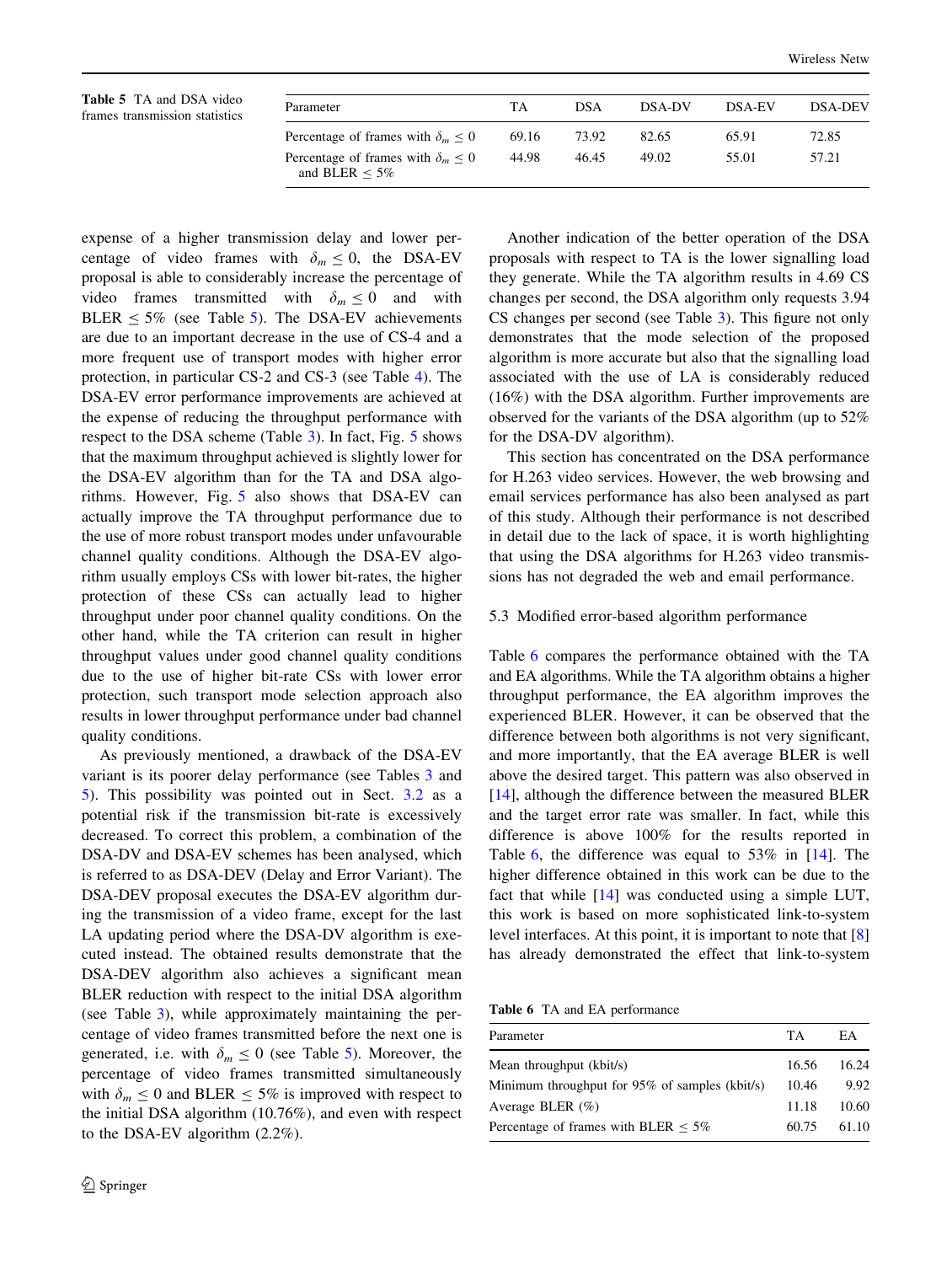Table 7 Performance with fixed coding schemes

| Parameter                                    | $CS-1$        | $CS-2$        | $CS-3$        | $CS-4$         |
|----------------------------------------------|---------------|---------------|---------------|----------------|
| Average BLER $(\% )$<br>Percentage of frames | 1.08<br>96.42 | 2.54<br>92.12 | 4.25<br>87.08 | 16.93<br>59.13 |
| with BLER $\leq 5\%$                         |               |               |               |                |

level interfaces have on the predicted performance and operation of LA.

To better understand the MEA performance and the need to implement MEA, it is interesting to analyse the results obtained if no LA is used, i.e. a fixed CS is employed during the entire simulation. Such performance, illustrated in Table 7, is useful to explain why the EA algorithm does not perform as expected. As it can be observed from this table, the coding scheme that provides the higher BLER and the lower percentage of video frames transmitted with a BLER lower than 5% is CS-4. In fact, all other coding schemes offer an average BLER that satisfies the target error rate for H.263 video transmissions. Since CS-4 was the most used coding scheme when considering the application of the EA algorithm (its usage percentage was equal to 57.7%), it can be concluded that the use of CS-4 is at the origin of the EA poor BLER performance.

Taking into account the results shown in Table 7, a simple LA algorithm to achieve a low target error rate simply consists in forbidding the use of the least robust coding schemes. The performance obtained with a LA algorithm that forbids the use of CS-4 and only considers CS-1, CS-2 and CS-3 in its adaptation process is illustrated in Table 8. As it can be observed from this table, the proposed algorithm obtains an average BLER below 5% and transmits the majority of video frames with a BLER below 5%. This improvement in terms of BLER performance is due to an important decrease in the proportion of wrong side failures (a wrong side failure corresponds to the case where a user is using a non-optimal CS that is not robust enough for correct reception). In fact, while this proportion was equal to 10.65% in the case of the EA algorithm, it is equal to 5.43% with the proposed simple

Table 8 Proposed simple LA algorithms

| Parameter                                                | Without<br>$CS-4$ | Without CS-4<br>and CS-3 |
|----------------------------------------------------------|-------------------|--------------------------|
| Mean throughput (kbit/s)                                 | 14.30             | 12.92                    |
| Minimum throughput<br>for 95% of the samples<br>(kbit/s) | 10.29             | 10.63                    |
| Average BLER $(\%)$                                      | 4.57              | 2.19                     |
| Percentage of frames with<br>$BLER < 5\%$                | 83.20             | 91.41                    |

LA algorithm. As illustrated in Table 8, the BLER performance achieved with the proposed simple LA algorithm is obtained at the cost of an important reduction of the throughput and of the proportion of RLC blocks received with the optimal CS. While this proportion was equal to 64.2% with the EA algorithm, it is equal to 14.2% for this simple proposal. However, the proposed algorithm also reduces the signalling load associated with the use of LA, which can be estimated by means of the average number of CS changes per second. While this number was equal to 5.02 with the EA algorithm, it has decreased to 1.96 with the simple LA algorithm. In fact, this reduction in the average number of CS changes per second shows that a high proportion of the signalling load associated with the use of LA is due to the use of the least robust coding scheme (CS-4). As it can be observed from Table 8, it would be possible to further improve the BLER performance if CS-3 was also forbidden in the LA process. Once more this improvement in terms of BLER would be obtained at the cost of a poorer throughput performance.

Although the previous simple proposals are able to reduce the experienced BLER value below the desired target, it is worth mentioning that the observed proportion of right-side failures (a right-side failure corresponds to the case where a user is using a non-optimal CS but one robust enough for correct reception) was too high. In particular, 80.41% when CS-4 is forbidden and 91.69% when both CS-4 and CS-3 are forbidden. These values reveal the inefficient operation of the simple LA algorithms described since an important number of RLC blocks were not transmitted using the optimal CS, which results in a lower throughput and delay performance than that necessary to maintain the target error rate. This observation suggests the possibility of a less restrictive, more elaborated approach in order to control the experienced error rate. In this context, the MEA algorithm was proposed.

The performance achieved with the MEA algorithm for different averaging periods is illustrated in Tables [9](#page-11-0) and [10](#page-11-0). Table [9](#page-11-0) shows that the proposed algorithm allows to trade-off between throughput and error rate performances by simply changing the averaging period. In fact, the results obtained show that the BLER can be decreased, until a certain level, by increasing the averaging period. As shown in Table [10,](#page-11-0) increasing the averaging period reduces the use of CS-4 and the proportion of wrong side failures, and increases the proportion of right side failures. While the use of CS-4 and an important proportion of wrong side failures are generally at the origin of transmission errors, a high proportion of right side failures indicates that the proposed algorithm tends to protect, sometimes in excess, the transmissions from radio propagation errors. However, this effect is not maintained if the averaging period is increased in excess (i.e. when considering an averaging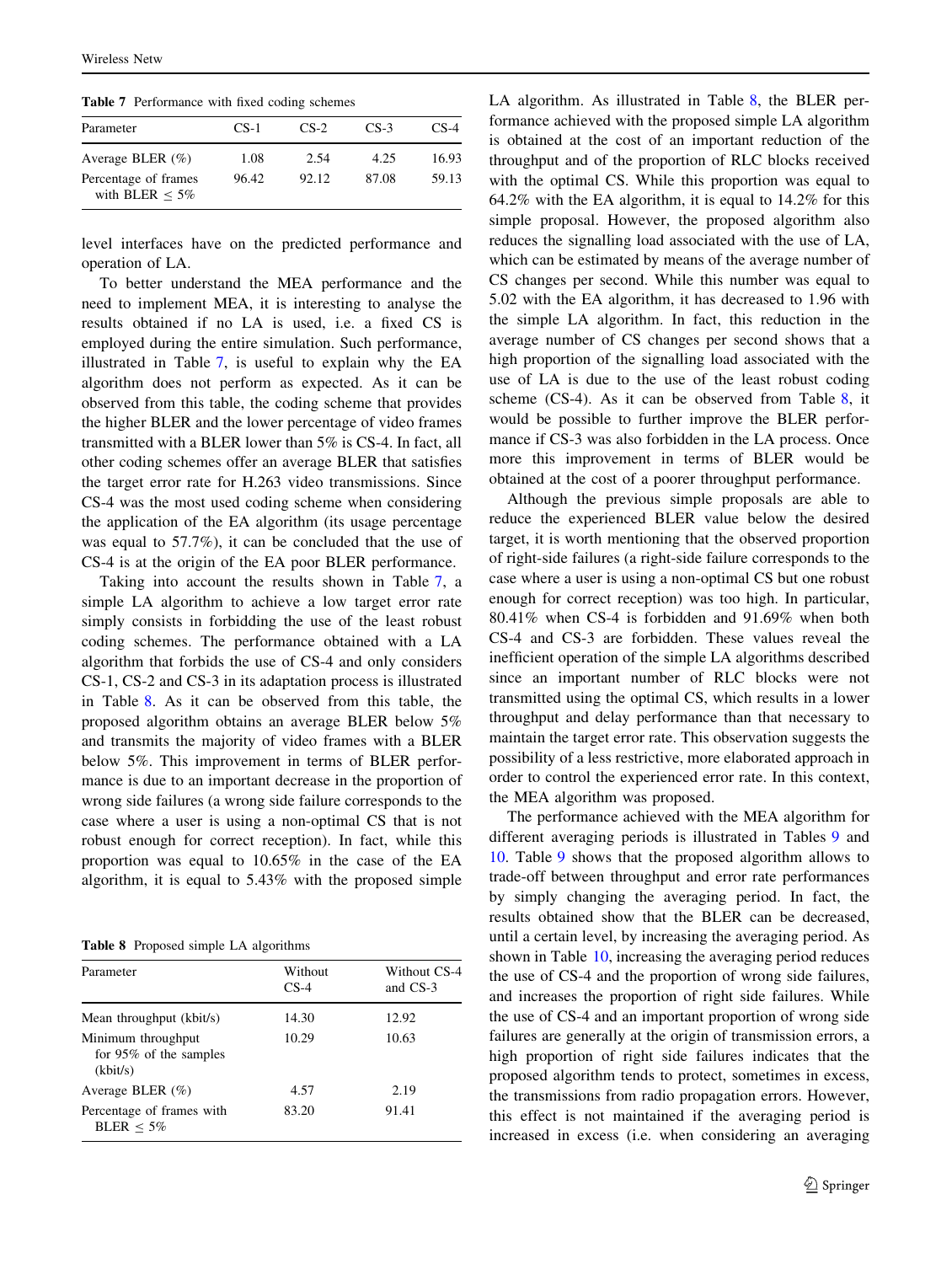<span id="page-11-0"></span>

| Table 9 MEA performance as  |
|-----------------------------|
| a function of the averaging |
| period                      |

| Parameter                                             | 1 s   | 12 s  | 18 <sub>s</sub> | 36s   |
|-------------------------------------------------------|-------|-------|-----------------|-------|
| Mean throughput (kbit/s)                              | 15.31 | 15.02 | 14.79           | 14.41 |
| Minimum throughput for 95% of the<br>samples (kbit/s) | 9.24  | 9.04  | 9.04            | 9.30  |
| Average BLER $(\% )$                                  | 6.35  | 5.65  | 5.61            | 6.13  |
| Percentage of frames with BLER $\leq 5\%$             | 75.10 | 77.87 | 78.11           | 76.70 |

Table 10 MEA CS selection statistics

| Parameter                  | 1 s   | 12s   | 18 <sub>s</sub> | 36s   |
|----------------------------|-------|-------|-----------------|-------|
| Usage percentage of CS-1   | 14.23 | 13.07 | 12.93           | 10.94 |
| Usage percentage of CS-2   | 16.09 | 22.49 | 24.48           | 26.50 |
| Usage percentage of CS-3   | 35.65 | 36.54 | 38.19           | 45.12 |
| Usage percentage of CS-4   | 34.03 | 27.90 | 24.40           | 17.44 |
| Optimal CS $(\%)$          | 43.38 | 37.03 | 33.70           | 27.81 |
| Wrong side failures $(\%)$ | 6.41  | 5.99  | 5.96            | 6.47  |
| Right side failures $(\%)$ | 50.21 | 56.99 | 60.34           | 65.72 |

period of 36 s). As the results presented in Table 10 demonstrate, using an averaging period of 36 s provides a higher proportion of wrong side failures than using any of the other averaging periods. This increase is not due to a higher usage of CS-4 but to an important increase in the usage percentage of CS-3, a coding scheme with a low

error protection, and a decrease in the usage percentage of the most robust coding scheme (CS-1).

It is possible to further reduce the experienced BLER by considering the use of hysteresis thresholds. In this case, the LA algorithm operates in the same way as when not considering hysteresis thresholds if the average BLER measured during the previous averaging period is higher than 5%. On the other hand, the algorithm allows the use of the most robust CS out of all CS that were previously forbidden, only if the averaged BLER goes below 4 and not 5% (hysteresis margin). No action is performed if the averaged BLER is between 4 and 5%. The operation of the proposed algorithm has also been evaluated with hysteresis thresholds equal to a BLER of 4 and 4.5%. In this case, the performance will be shown for an averaging period of 14 s and not 18 since a lower BLER (5.22%) was measured with the 14 s period. As shown in Fig. 6, the use of hysteresis thresholds improves the BLER performance and increases



Fig. 6 Percentage of H.263 video frames transmitted with BLER  $\leq$  5% for the MEA proposal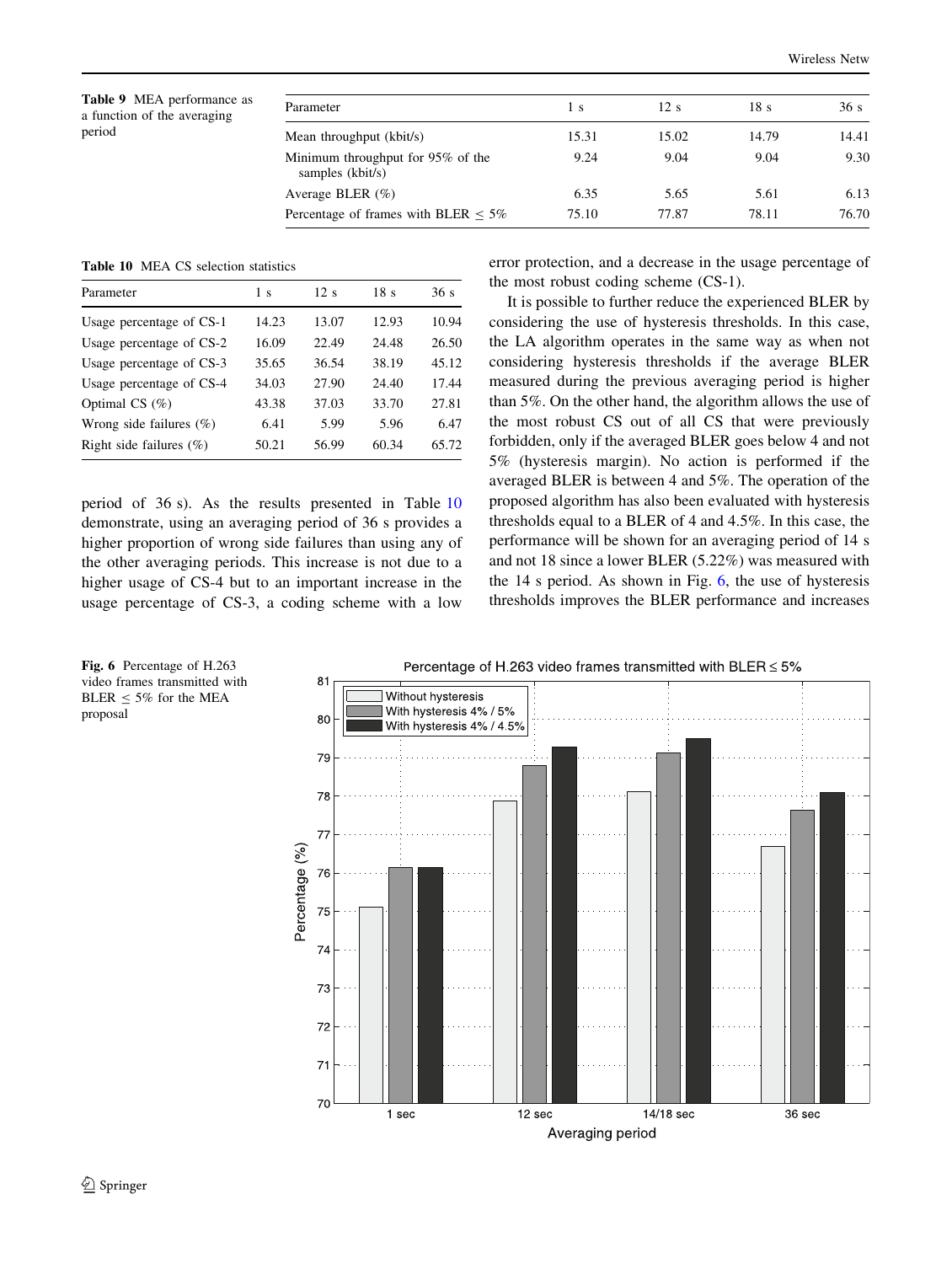<span id="page-12-0"></span>the percentage of video frames transmitted with a BLER below 5%. Figure [6](#page-11-0) also demonstrates that the best BLER performance is obtained with the most restrictive hysteresis thresholds; the 4-4.5% hysteresis margin allows for high error performance improvements with respect to the EA algorithm. In particular, the use of MEA together with the 4–4.5% hysteresis threshold is able to reduce the mean BLER from 10.60 to 5.22%. The percentage of video frames transmitted with a BLER lower than 5% is increased by 18.4%. Moreover, while the EA algorithm results in 5.02 CS changes per second, the MEA algorithm only requests 2.30 CS changes per second, which implies a reduction equal to 54.2% in the signalling load associated to the use of LA. To conclude, the obtained results have demonstrated that the objective set by the EA algorithm can be more effectively fulfilled with the proposed MEA scheme, which not only improves the error performance but also reduces the signalling load associated to the use of LA.

## 6 Conclusions

This paper has proposed new Link Adaptation algorithms designed to improve the performance of services with tight delay and error constraints. The algorithms have been evaluated in a dynamic radio environment and their performance has been compared to the commonly accepted and widely used throughput-based and error-based algorithms. The obtained results demonstrate that significant improvements in terms of throughput, transmission delay, error performance and signalling load can be obtained with the proposed schemes.

Acknowledgements This work has been supported by the Ministry of Education and Science (Spain) and FEDER funds under the project TEC2005-08211-C02-02 and by the Generalitat Valenciana under the projects GV05/189 and ACOMP07/256.

#### References

- 1. Barford, P., & Crovella, M. (1998). Generating representative web workloads for network and server performance evaluation. In Proceedings of the ACM SIGMETRICS Joint International Conference and Measurement and Modeling of Computer Systems, June 1998 (pp. 151–160).
- 2. Dunlop, J., Cosimini, P., Graham, G., & Le-Strat, E. (1994). Estimation of the performance of an adaptive air interface in mobile radio. In Proceedings of the RACE Mobile Telecommunications Workshop, May 1994 (pp. 47–51).
- 3. ETSI-SMG. (1997). EDGE feasibility study, Work item 184; Improved data rates through optimized modulation. Tdoc 97-331 (December).
- 4. Fabri, S., Cellatoglu, A., & Kondoz, A. (1999). Transmission of multimedia services over GPRS using MPEG-4 coded video. In

Proceedings of the IEEE Vehicular Technology Conference, September 1999 (pp. 401–405).

- 5. Furuskär, A., Mazur, S., Müller, F., & Olofsson, H. (1999). EDGE: Enhanced data rates for GSM and TDMA/136 evolution. IEEE Personal Communications, 6(3), 56–66. doi:[10.1109/98.](http://dx.doi.org/10.1109/98.772978) [772978](http://dx.doi.org/10.1109/98.772978).
- 6. Gozalvez, J., & Dunlop, J. (2000). On the effect of correlation in multislot link layer analysis for GPRS. In Proceedings of the IEEE Vehicular Technology Conference, September 2000 (pp. 444–450).
- 7. Gozalvez, J., & Dunlop, J. (2003). On the importance of using appropriate link-to-system level interfaces for the study of link adaptation. In Proceedings of the IST Mobile & Wireless Communications Summit, June 2003 (pp. 441-445).
- 8. Gozalvez, J., & Dunlop, J. (2004). Link level modelling techniques for analysing the configuration of link adaptation algorithms in mobile radio networks. In Proceedings of European Wireless, February 2004 (pp. 325–330).
- 9. Gozalvez, J., & Dunlop, J. (2005). System performance and adaptive configuration of link adaptation techniques in packetswitched cellular radio networks. The International Journal of Computer and Telecommunications Networking, 49(3), 404–426.
- 10. Hanzo, L., Cherriman, P., & Streit, J. (2001). Wireless video communications: Second to third generation systems and beyond. NY: IEEE Press.
- 11. Ho, J., Zhu, Y., & Madhavapeddy, S. (1999). Throughput and buffer analysis for GSM general packet radio service (GPRS). In Proceedings of the IEEE Wireless Communications and Networking Conference, September 1999 (pp. 1427–1431).
- 12. Kodikara, C., Fabri, S. N., & Kondoz, A. M. (2002). Performance improvement for real-time video communications by link adaptation in E-GPRS networks. In Proceedings of the Third International Conference on 3G Mobile Communication Technologies, May 2002 (pp. 489–494).
- 13. Lazaro, O., Girma, D., & Dunlop, J. (2004). H.263 video traffic modelling for low bit rate communications. In Proceedings of the IEEE Personal, Indoor and Mobile Radio Communications Conference, September 2004 (pp. 2124–2128).
- 14. Leung, K. K., Driessen, P. F., Chawla, K., & Qiu, X. (2001). Link adaptation and power control for streaming services in EGPRS wireless networks. IEEE Journal on Selected Areas in Communications, 19(10), 2029–2039. doi:[10.1109/49.957316](http://dx.doi.org/10.1109/49.957316).
- 15. Luo, W., Balachandran, K., Nanda, S., & Chang, K. (2000). Packet size dependent link adaptation for wireless packet data. In Proceedings of IEEE Globecom, November 2000 (pp. 53–56).
- 16. Nakamura, M., Awad, Y., & Vadgama, S. (2002). Adaptive control of link adaptation for high speed downlink packet access (HSDPA) in W-CDMA. In Proceedings of the International Symposium on Wireless Personal Multimedia Communications, October 2002 (pp. 382–386).
- 17. Parkvall, S., Dahlman, E., Frenger, P., Beming, P., & Persson, M. (2001). The evolution of WCDMA towards higher speed downlink packet data access. In Proceedings of the IEEE Vehicular Technology Conference, May 2001 (pp. 2287–2291).
- 18. Queseth, O., Gessler, F., & Frodigh, M. (1999). Algorithms for link adaptation in GPRS. In Proceedings of the IEEE Vehicular Technology Conference, May 1999 (pp. 943–947).
- 19. Quiao, D., Choi, S., & Shin, K. G. (2002). Goodput analysis and link adaptation for IEEE 802.11a wireless LANs. IEEE Transactions on Mobile Computing, 1(4), 278–292. doi[:10.1109/](http://dx.doi.org/10.1109/TMC.2002.1175541) [TMC.2002.1175541.](http://dx.doi.org/10.1109/TMC.2002.1175541)
- 20. Ramachandran, S., Bostian, C. W., & Midkiff, S. F. (2005). A link adaptation algorithm for IEEE 802.16. In Proceedings of the IEEE Wireless Communications and Networking Conference, March 2005 (pp. 1466–1471).